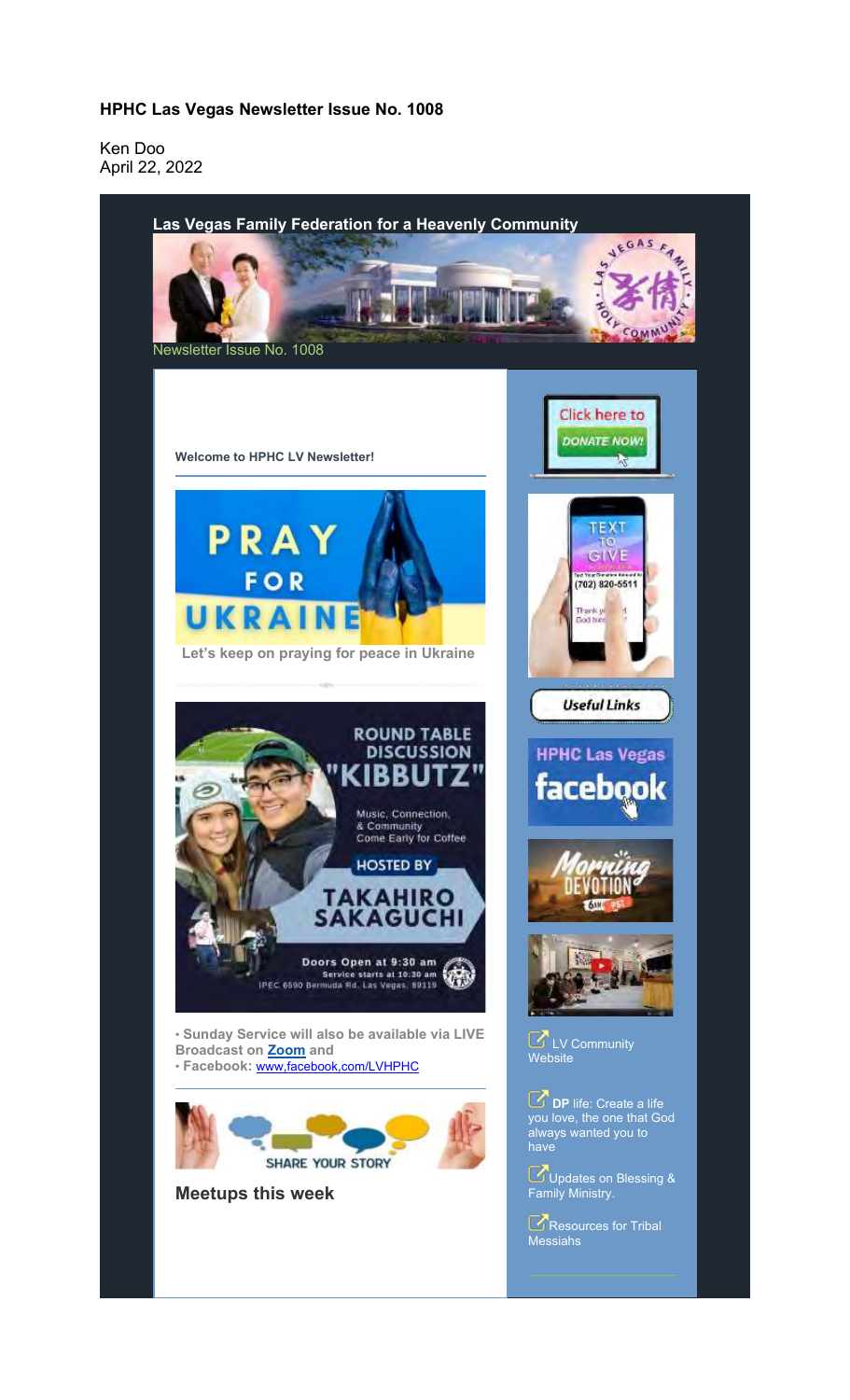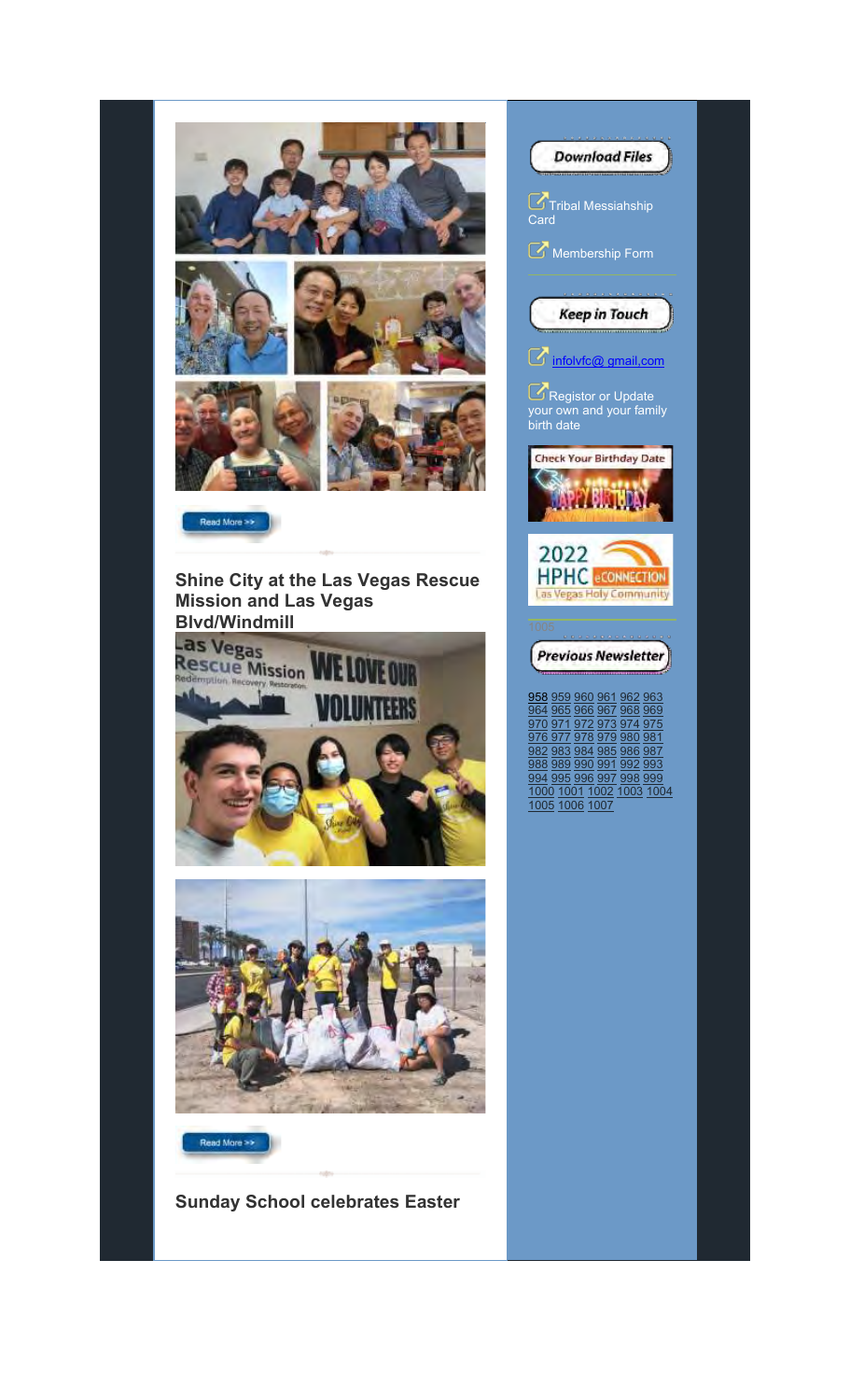

Read More >>

**2nd Memorial Anniversary of Mrs. Yuko Iwasaki - Sisters meet up to remember**



Read More >>

**Zen Curry Cup 9 - Smash Brothers Tournament**



Read More >>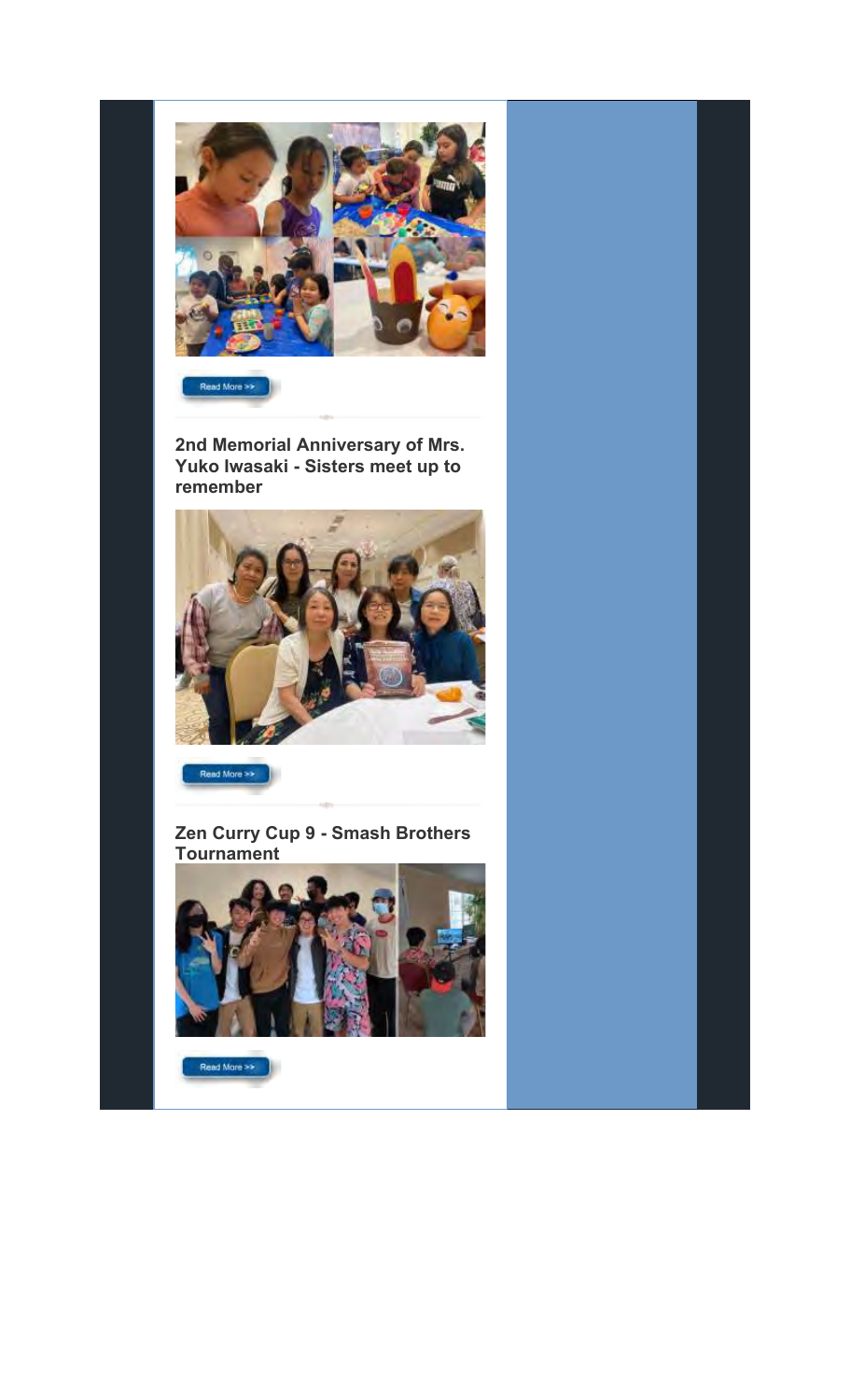

Her brother, their relatives, friends and church members in her hometown appreciate your prayers for Namiko's recovery.



**If you would like to visit, she is now at:**